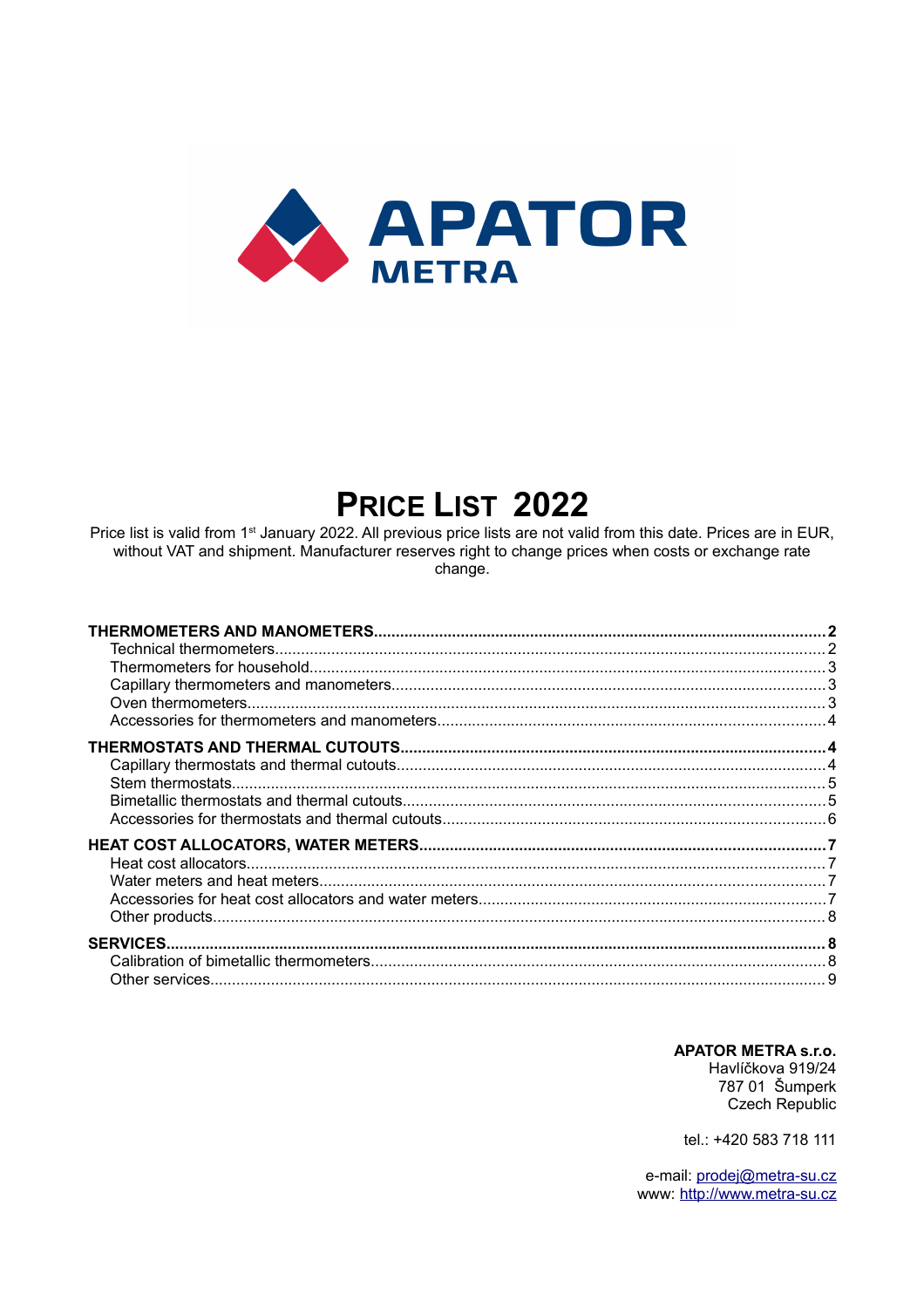

# **THERMOMETERS AND MANOMETERS**

(Calibration prices are listed at the end of the Price list)

|                                     |                  | (Calibration prices are listed at the end of the Price list) |                |
|-------------------------------------|------------------|--------------------------------------------------------------|----------------|
| <b>Technical thermometers</b>       |                  |                                                              |                |
|                                     |                  |                                                              |                |
| <b>Stainless steel thermometers</b> |                  |                                                              | <b>EUR</b>     |
| Straight thermometer TR 60          | up to 60 mm      | stem - stainless steel                                       | 9,00           |
|                                     | 100 mm           | stem - stainless steel                                       | 9,40           |
|                                     | 160 mm           | stem - stainless steel                                       | 10,55          |
|                                     | 250 mm           | stem - stainless steel                                       | 11,55          |
|                                     | 400 mm           | stem - stainless steel                                       | 12,90          |
| Straight thermometer TR 100         | up to 60 mm      | stem - stainless steel                                       | 10,35          |
|                                     | 100 mm           | stem - stainless steel                                       | 10,75          |
|                                     | 160 mm           | stem – stainless steel                                       | 11,15          |
|                                     | 250 mm           | stem – stainless steel                                       | 12,90          |
|                                     | 400 mm           | stem - stainless steel                                       | 16,65          |
|                                     | 630 mm           | stem - stainless steel                                       | 23,90          |
|                                     | 1 000 mm         | stem - stainless steel                                       | 31,70          |
|                                     | 1 500 mm         | stem - stainless steel                                       | 41,10          |
|                                     |                  |                                                              |                |
| Straight thermometer TR 120         | 60 mm            | stem - stainless steel                                       | 14,50          |
|                                     | 100 mm<br>160 mm | stem - stainless steel<br>stem - stainless steel             | 14,85          |
|                                     | 250 mm           |                                                              | 15,25          |
|                                     | 400 mm           | stem - stainless steel                                       | 16,45<br>21,55 |
|                                     | 630 mm           | stem - stainless steel<br>stem - stainless steel             |                |
|                                     | 1 000 mm         | stem – stainless steel                                       | 27,00          |
|                                     |                  |                                                              | 34,85          |
|                                     | 1 500 mm         | stem - stainless steel                                       | 48,95          |
| Angle thermometer TU 60             | 100 mm           | stem - stainless steel                                       | 16,85          |
|                                     | 160 mm           | stem - stainless steel                                       | 17,40          |
|                                     | 250 mm           | stem - stainless steel                                       | 18,60          |
|                                     | 400 mm           | stem - stainless steel                                       | 19,75          |
| Angle thermometer TU 100            | 100 mm           | stem - stainless steel                                       | 19,20          |
|                                     | 160 mm           | stem - stainless steel                                       | 19,75          |
|                                     | 250 mm           | stem - stainless steel                                       | 20,55          |
|                                     | 400 mm           | stem - stainless steel                                       | 23,10          |
|                                     | 630 mm           | stem - stainless steel                                       | 34,45          |
|                                     | 1 000 mm         | stem – stainless steel                                       | 41,90          |
|                                     | 1 500 mm         | stem - stainless steel                                       | 53,65          |
| Angle thermometer TU 120            | 100 mm           | stem - stainless steel                                       | 21,15          |
|                                     | 160 mm           | stem - stainless steel                                       |                |
|                                     | 250 mm           | stem - stainless steel                                       | 21,90<br>22,70 |
|                                     | 400 mm           | stem - stainless steel                                       | 26,25          |
|                                     | 630 mm           | stem - stainless steel                                       | 37,20          |
|                                     | 1 000 mm         | stem - stainless steel                                       | 45,80          |
|                                     | 1 500 mm         | stem - stainless steel                                       | 57,20          |
|                                     |                  |                                                              |                |
| <b>Plastic head thermometers</b>    |                  |                                                              |                |
| Straight thermometer DTR            | up to 160 mm     | stem - stainless steel                                       | 12,90          |
|                                     | 250 mm           | stem - stainless steel                                       | 14,10          |
|                                     | 400 mm           | stem - stainless steel                                       | 18,20          |
|                                     | 630 mm           | stem - painted steel                                         | 30, 10         |
|                                     | 1 000 mm         | stem - painted steel                                         | 32,90          |
|                                     | 1 500 mm         | stem - painted steel                                         | 45,05          |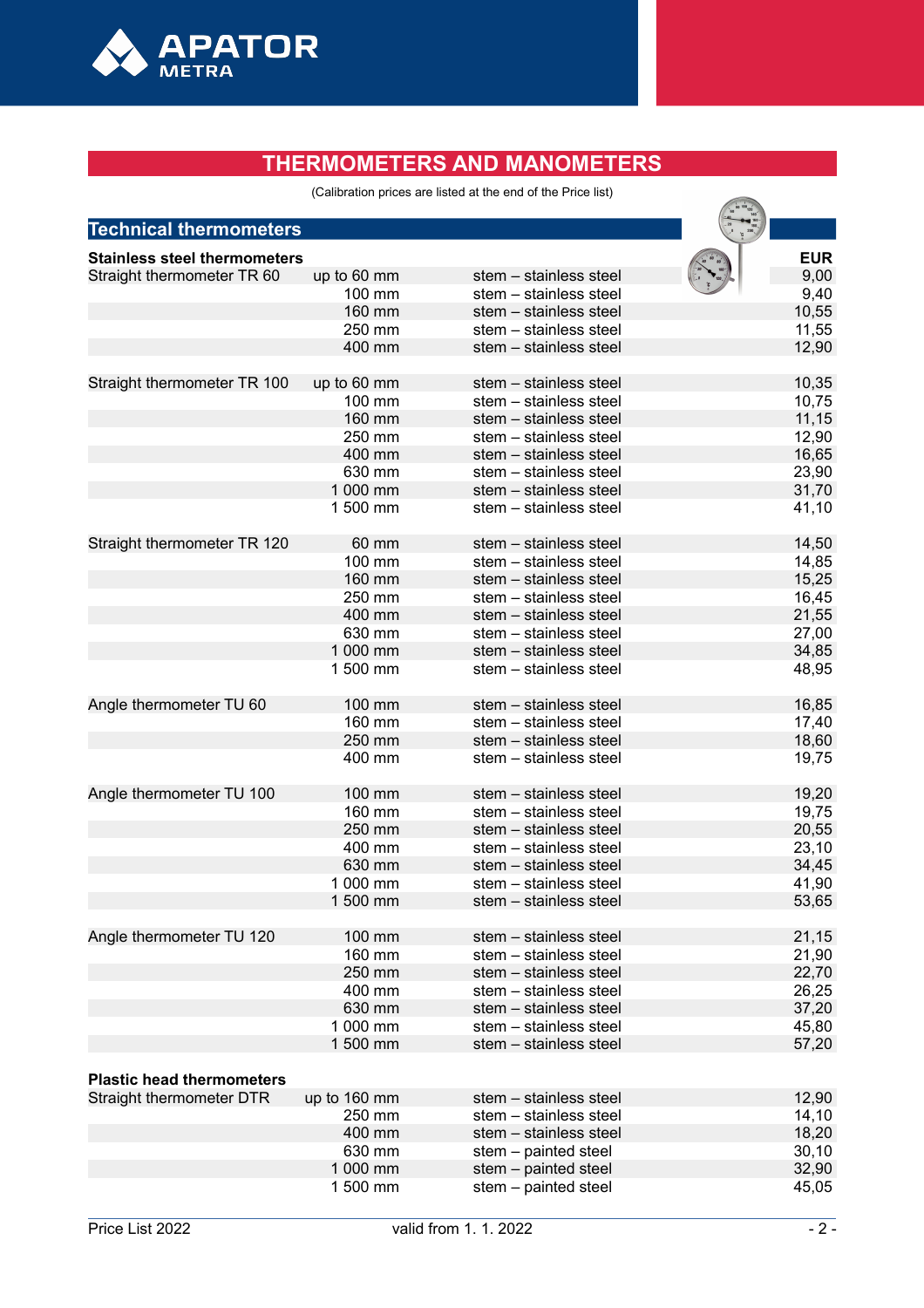

|  | I<br>×<br>۰. |  |
|--|--------------|--|
|--|--------------|--|

 $\sim$   $\sim$ 

| Angle thermometer DTU               | $100$ mm            | stem – stainless steel | 18,00 |
|-------------------------------------|---------------------|------------------------|-------|
|                                     | 160 mm              | stem – stainless steel | 18,40 |
|                                     | 250 mm              | stem - stainless steel | 18,80 |
|                                     | 400 mm              | stem - stainless steel | 22,70 |
|                                     | 630 mm              | stem - painted steel   | 34,45 |
|                                     | 1 000 mm            | stem - painted steel   | 40,70 |
|                                     | 1 500 mm            | stem - painted steel   | 51,50 |
|                                     |                     |                        |       |
| <b>Other technical thermometers</b> |                     |                        |       |
| Contact thermometer DKR 250         | to $160 \text{ mm}$ |                        | 51,20 |
|                                     | 250 mm              |                        | 52,30 |
|                                     | 400 mm              |                        | 58,10 |
|                                     | 630 mm              |                        | 73,85 |
|                                     |                     |                        |       |
| Thermometer TT60                    |                     |                        | 6,25  |
| Surface thermometer DTTR            |                     |                        | 11,15 |
| Heat-conductive ring DTTR           |                     |                        | 0,80  |
| Probing thermometer TRV             |                     |                        | 44,05 |

| <b>Thermometers for household</b>                                              |        |
|--------------------------------------------------------------------------------|--------|
| Wall thermometer VNT (plastic board with digital print)                        | 22,30  |
| Wall thermometer VNT-B (slate board with laser print)                          | 26,65  |
| Wall thermometer VNT-D (wooden composite board with laser print)               | 22,30  |
| Stove capillary thermometer TKS 60                                             | 23,30  |
| Flue gas thermometer TRS 60                                                    | 17,00  |
| Flue gas thermometer TRS 100                                                   | 19,20  |
| Wall thermometer DTN                                                           | 19,00  |
| Wall thermometer T 120 N                                                       | 17,20  |
| Sauna thermometer T 120 S                                                      | 18,00  |
| Thermometer for fruit preservation DTD 2                                       | 9,75   |
| Thermometer for smokehouse, BBQ and grill (TR100, 0-260°C, stem length 250 mm) | 19,20  |
| Thermometer for smokehouse, BBQ and grill (TR100, 0-260°C, stem length 400 mm) | 19,95  |
| Thermometer for smokehouse, BBQ and grill (TR60, 0-260°C, stem length 100 mm)  | 15,45  |
| Table thermometer DTST                                                         | 10, 15 |
| Window thermometer DTOK                                                        | 9,00   |
|                                                                                |        |

# **Capillary thermometers and manometers**

| Capillary thermometer TCS 48 | capillary length 1 450 mm               | 6.25  |
|------------------------------|-----------------------------------------|-------|
| Capillary thermometer TCS 60 | capillary length 1 450 mm               | 6,25  |
| Manometer MCS 48             | capillary length 920 mm                 | 16.40 |
| Manotherm MTCC 60            | capillary length 1 450 mm (therm. part) | 19.20 |
|                              | 920 mm (man. part)                      |       |

| <b>Oven thermometers</b>  | 荅     |
|---------------------------|-------|
|                           |       |
| Oven thermometer DTSP     | 16,85 |
| Oven thermometer DIT 40.2 | 4,05  |
| Oven thermometer DIT 41.1 | 5,65  |
| Oven thermometer DIT 41.2 | 11,95 |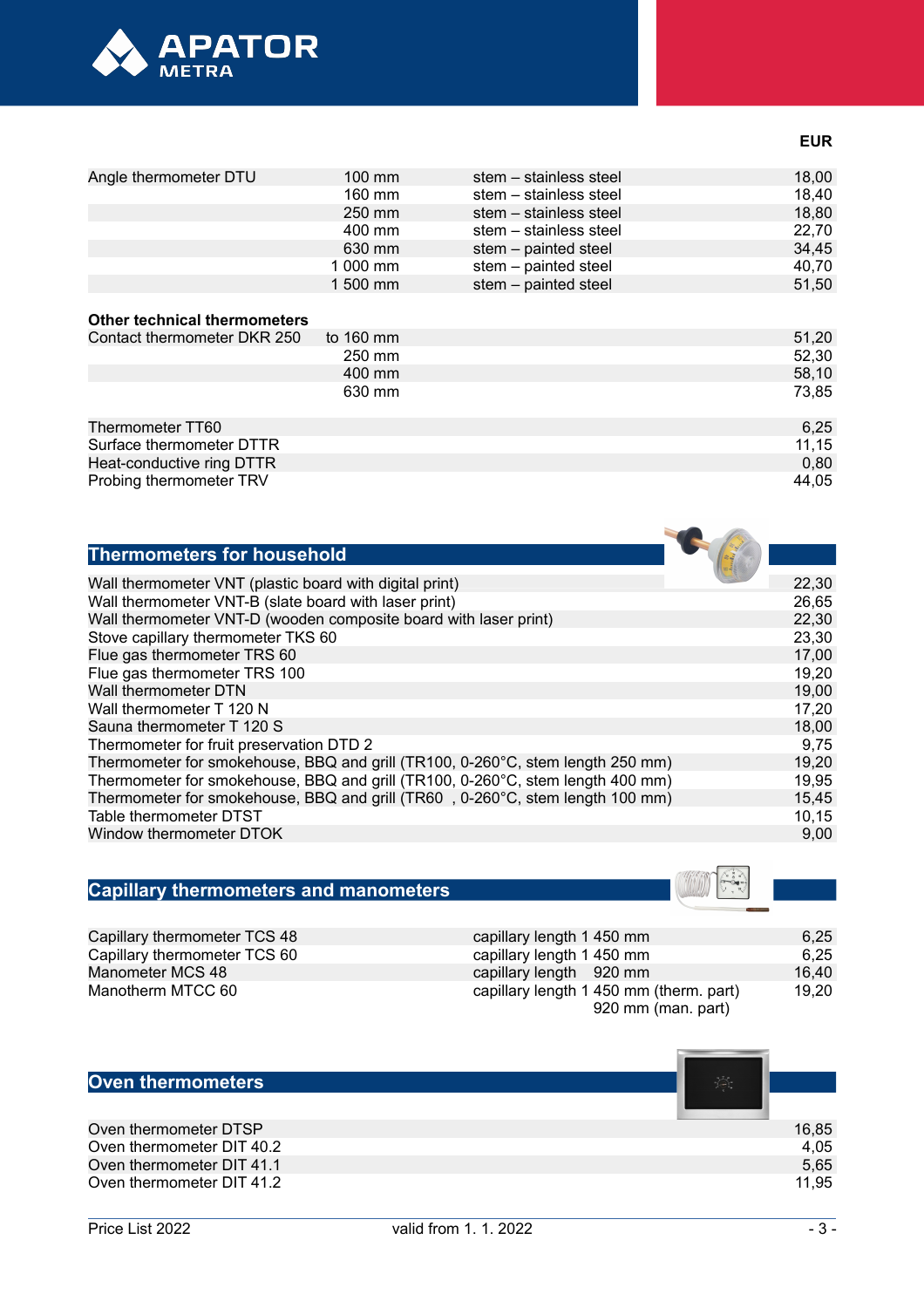

### **Accessories for thermometers and manometers**

| <b>Accessories for thermometers and manometers</b> |                             |                                                      |            |
|----------------------------------------------------|-----------------------------|------------------------------------------------------|------------|
|                                                    |                             |                                                      |            |
|                                                    |                             |                                                      | <b>EUR</b> |
| Thermometer well                                   | 50 mm                       | painted (thread M20x1,5 or C                         | 4,60       |
|                                                    |                             | chromed (thread M20x1,5 or $G\frac{1}{2}$ ")         | 5,35       |
|                                                    |                             | brass/copper, thread G1/2"                           | 5,35       |
|                                                    |                             | stainless steel PN40 (thread M20x1,5 or G1/2")       | 9,90       |
|                                                    | 65 mm                       | painted (thread M20x1,5 or G1/2")                    | 4,70       |
|                                                    |                             | chromed (thread M20x1,5 or $G\frac{1}{2}$ ")         | 5,45       |
|                                                    |                             | brass/copper, thread G1/2"                           | 5,45       |
|                                                    |                             | stainless steel PN40(thread M20x1,5 or G1/2") 12,30  |            |
|                                                    | 105 mm                      | painted (thread M20x1,5 or G1/2")                    | 4,80       |
|                                                    |                             | chromed (thread M20x1,5 or $G\frac{1}{2}$ ")         | 5,50       |
|                                                    |                             | brass/copper, thread G1/2"                           | 5,50       |
|                                                    |                             | stainless steel PN40 (thread M20x1,5 or G1/2") 13,00 |            |
|                                                    | 165 mm                      | painted (thread M20x1,5 or $G\frac{1}{2}$ ")         | 4,90       |
|                                                    |                             | chromed (thread M20x1,5 or G1/2")                    | 6,05       |
|                                                    |                             | brass/copper, thread G1/2"                           | 6,05       |
|                                                    |                             | stainless steel PN40 (thread M20x1,5 or G1/2") 17,30 |            |
|                                                    | 255 mm                      | painted (thread M20x1,5 or $G\frac{1}{2}$ ")         | 5,00       |
|                                                    |                             | chromed (thread M20x1,5 or G1/2")                    | 6,35       |
|                                                    |                             | brass/copper, thread G1/2"                           | 6,35       |
|                                                    | 405 mm                      | painted (thread M20x1,5 or $G\frac{1}{2}$ ")         | 5,55       |
|                                                    |                             | chromed (thread M20x1,5 or $G\frac{1}{2}$ ")         | 6,95       |
|                                                    | 635 mm                      | painted (thread M20x1,5 or G1/2")                    | 9,05       |
|                                                    |                             | chromed (thread M20x1,5 or $G'/_{2}$ ")              | 11,10      |
|                                                    | 1 005 mm                    | painted (thread M20x1,5)                             | 11,70      |
|                                                    |                             | chromed (thread M20x1,5)                             | 13,75      |
|                                                    | 1 505 mm                    | painted (thread M20x1,5")                            | 14,30      |
|                                                    |                             | chromed (thread M20x1,5)                             | 16,00      |
|                                                    |                             |                                                      |            |
| Weld-on piece stainless                            |                             | (inner thread M20x1,5 or $G\frac{1}{2}$ ")           | 6,00       |
| Weld-on piece steel                                |                             | (inner thread M20x1,5 or $G\frac{1}{2}$ ")           | 2,00       |
|                                                    |                             |                                                      |            |
| Adjustable screw socket                            | for stem $\varnothing$ 8 mm | zinc coated - blue chromate                          | 1,45       |
|                                                    |                             | chromed                                              | 1,75       |
|                                                    | for stem ø 12 mm            | zinc coated - blue chromate                          | 1,50       |
|                                                    |                             | chromed                                              | 1,90       |
| Back-pressure valve ZV4.4                          |                             |                                                      | 2,15       |
|                                                    |                             |                                                      |            |
| Attachment (both variants of screw)                |                             |                                                      | 1,80       |
|                                                    |                             |                                                      |            |

Accessories for TKS (both variants) 11,40

# **THERMOSTATS AND THERMAL CUTOUTS**

### **Capillary thermostats and thermal cutouts**



(Price for both angular and straight design of RT thermostat is the same.)

| <b>KR 10.DR</b> | 7-77 °C    | capillary length 500 mm   | 2 terminals | 7,00 |
|-----------------|------------|---------------------------|-------------|------|
| <b>KR 10</b>    | 7-77 °C    | capillary length 500 mm   | 2 terminals | 7,00 |
| KR 20           | $35-95$ °C | capillary length 1 000 mm | 2 terminals | 7,05 |
| <b>KR 11.TR</b> | 7-77 °C    | capillary length 1 000 mm | 3 terminals | 7,05 |
| KR 11           | 7-77 °C    | capillary length 500 mm   | 3 terminals | 7,25 |
| <b>KR 21</b>    | 35-95 °C   | capillary length 1 000 mm | 3 terminals | 7,50 |
|                 |            |                           |             |      |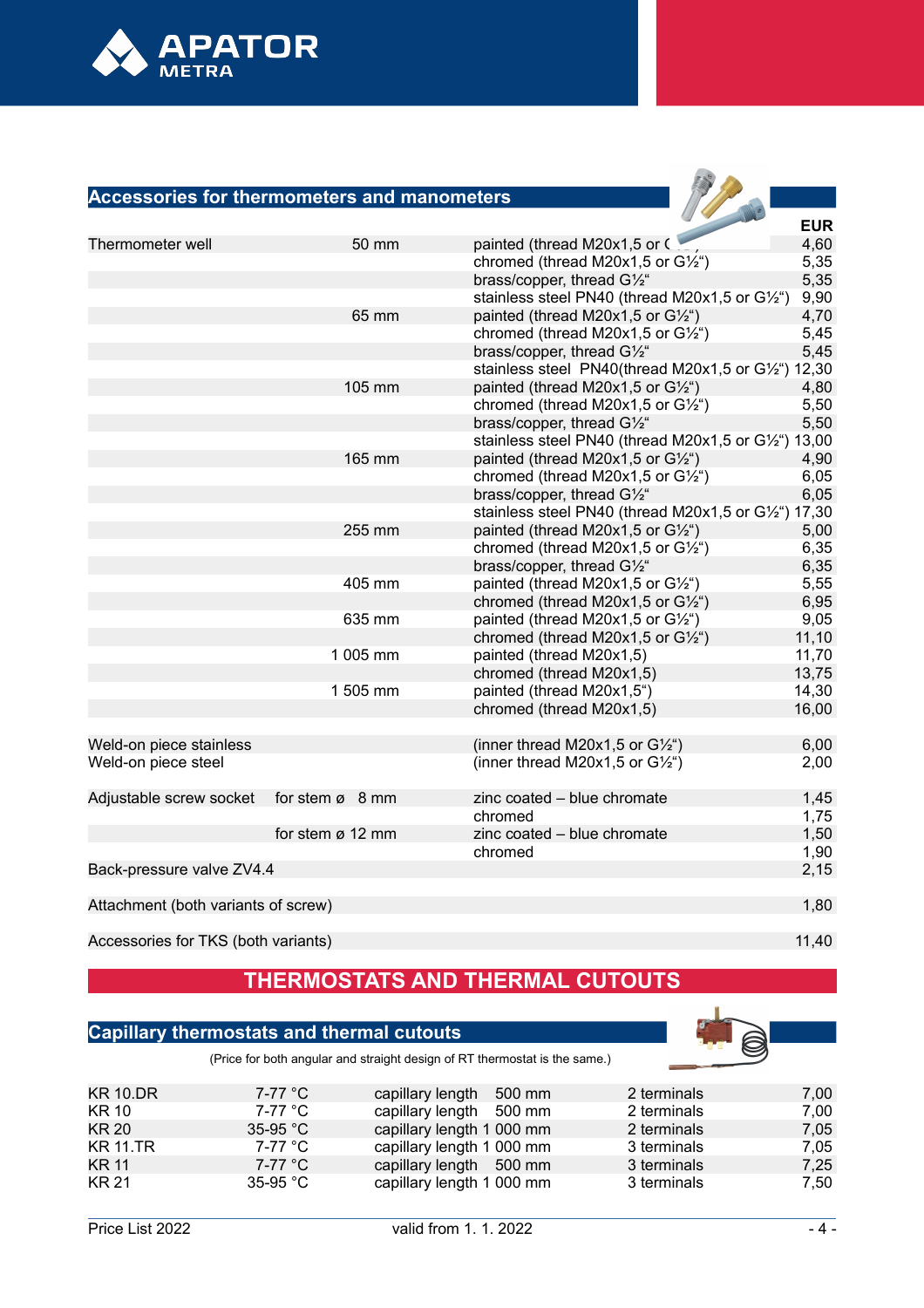

|                     |                              |             | <b>EUR</b>    |
|---------------------|------------------------------|-------------|---------------|
| $0-40 °C$           | capillary length 1 000 mm    | 2 terminals | 7,60          |
| 35-95 °C            | capillary length 1 459 mm    | 2 terminals | 7,80          |
| $7-77$ °C           | capillary length 500 mm      | 2 terminals | 7,45          |
| 50-190 °C           | capillary length 1 000 mm    | 2 terminals | 7,65          |
| 50-250 $^{\circ}$ C | capillary length 1 000 mm    | 2 terminals | 7,80          |
| 50-320 $^{\circ}$ C | capillary length 1 000 mm    | 2 terminals | 7,35          |
| 50-320 $^{\circ}$ C | capillary length 1 500 mm    | 2 terminals | 7,45          |
| 0-40 $^{\circ}$ C   | capillary length 1 000 mm    | 3 terminals | 7,60          |
| 7-77 °C             | capillary length 500 mm      | 3 terminals | 8,30          |
| 50-190 °C           | capillary length 1 000 mm    | 3 terminals | 8,85          |
| 50-320 °C           | capillary length 1 000 mm    | 3 terminals | 8,85          |
| $-15 - +310$ °C     | capillary length 1 500 mm    | 3 terminals | 12,15         |
| 35-99 $^{\circ}$ C  | capillary length 1<br>000 mm | single-pole | $***$<br>7,40 |
| 35-80 $°C$          | capillary length<br>500 mm   | single-pole | **<br>7,40    |
| 50-320 $^{\circ}$ C | capillary length<br>900 mm   | single-pole | $***$<br>7,60 |
| 35-99 $^{\circ}$ C  | capillary length<br>500 mm   | double-pole | $***$<br>9,40 |
| 85-110 °C           | capillary length 2 000 mm    | single-pole | $***$<br>9,20 |
|                     |                              |             |               |

### **Stem thermostats**

| <b>Stem thermostats</b> |                            | <b>CONTRACTOR</b> |            |
|-------------------------|----------------------------|-------------------|------------|
| <b>TH 20</b>            |                            |                   | 48,95      |
| TH 140                  |                            |                   | 46,60      |
| TH 140 PZP 16           |                            |                   | ** $43,45$ |
| <b>TH 141</b>           |                            |                   | 46,20      |
| <b>TH 143</b>           |                            |                   | 43,05      |
| <b>TH 144</b>           |                            |                   | 42,70      |
| TH 160                  | 2 terminals, with cover    |                   | 20,35      |
| TH 160.1                | 2 terminals, without cover |                   | 20,35      |
| TH 160.2                | 3 terminals                |                   | 21,90      |
| TH 162                  |                            |                   | ** 20,40   |
| TH 163                  |                            |                   | 22,10      |
| TH 164                  |                            |                   | 22,30      |
| TH 165                  |                            |                   | ** 21,90   |
| TH 166                  |                            |                   | 21,90      |
| <b>TH 167</b>           |                            |                   | 22,70      |
| TH 167.1                |                            |                   | 24,25      |
| TH 169                  |                            |                   | 22,70      |
| <b>TH 220</b>           |                            |                   | 56,80      |
| <b>TH 221</b>           |                            |                   | 52,85      |
| TH 260                  |                            |                   | 97,55      |
| TH 261                  |                            |                   | 96,75      |
| TH 810.2                |                            | $***$             | 33,65      |

| <b>Bimetallic thermostats and thermal cutouts</b> |      |
|---------------------------------------------------|------|
| TH 470                                            | 6,60 |
| TH 470.1                                          | 6,60 |
| TH 470.2                                          | 7,00 |

 $\sim$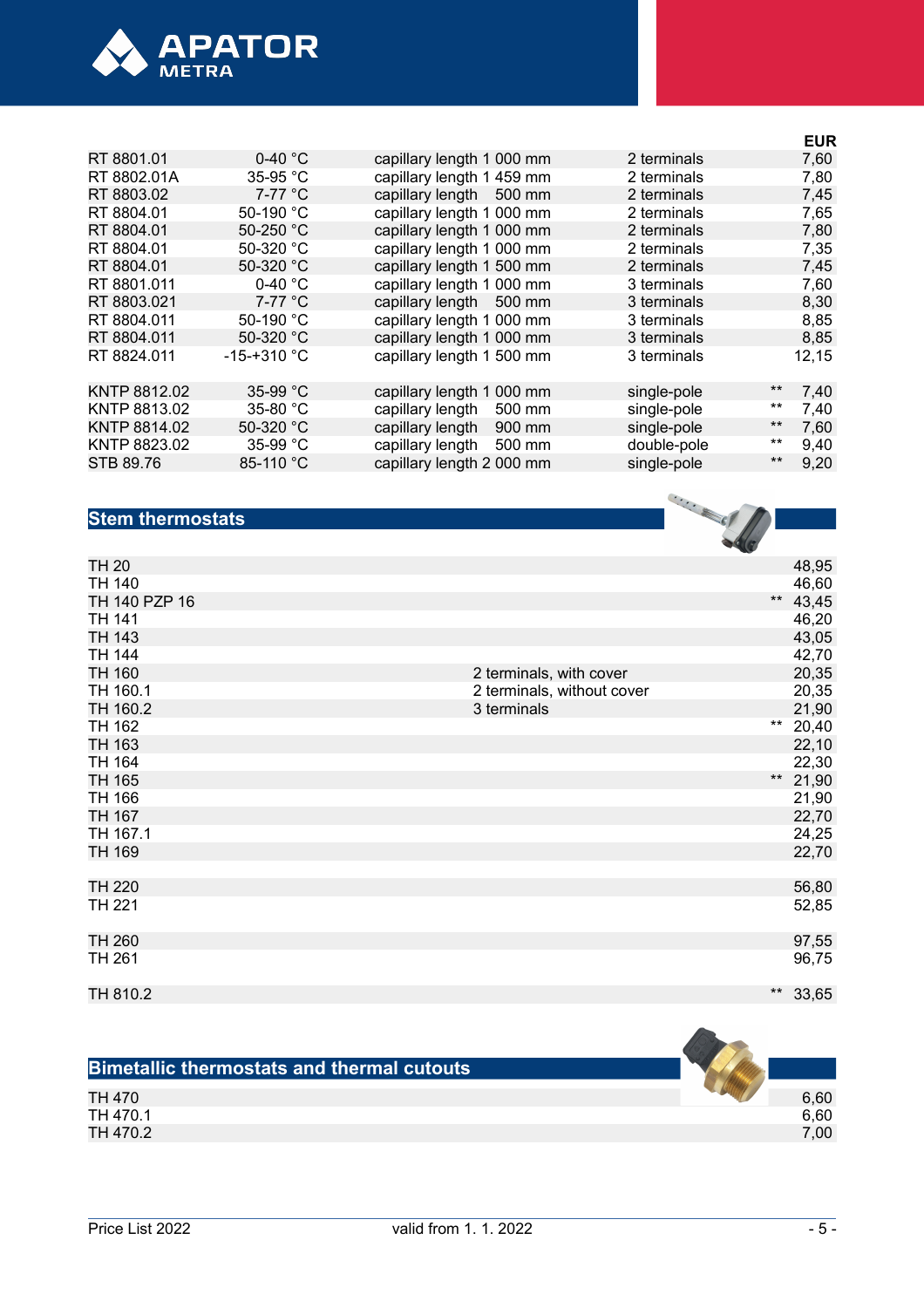

|                       |          | <b>EUR</b> |
|-----------------------|----------|------------|
| TH 472 RA / TH 472 ZA | $\ast$   | 7,05       |
| TH 472 RB / TH 472 ZB | $\star$  | 7,25       |
| TH 472 RC / TH 472 ZC | $^\star$ | 7,25       |
| TH 472 RD / TH 472 ZD | $^\star$ | 7,60       |
| TH 473 RA / TH 473 ZA | $^\star$ | 8,20       |
| TH 473 RB / TH 473 ZB | $^\star$ | 8,60       |
| TH 476 RA             | $\star$  | 9,00       |
| <b>TH 476 RB</b>      | $^\star$ | 8,60       |
| TH 480 RA / TH 480 ZA | $\star$  | 8,60       |
| TH 480 RB / TH 480 ZB | $\star$  | 8,20       |
| TH 480 RC / TH 480 ZC | $\star$  | 8,20       |
| TH 480 RD / TH 480 ZD | $^\star$ | 8,60       |

TH 490  $\hspace{1.5cm} 7,80$ 

# **Accessories for thermostats and thermal cutouts**

| Thermostat well                 | TH 20                   | 6,70 |
|---------------------------------|-------------------------|------|
|                                 | TH 140 + 143            | 6,95 |
|                                 | TH 140 PZP 16           | 5,95 |
|                                 | TH 141 + 144            | 5,80 |
|                                 | TH 160, TH 169          | 6,40 |
|                                 | TH 162 + TH 163         | 4,80 |
|                                 | TH 164 + TH 165         | 5,15 |
|                                 | TH 166                  | 5,35 |
|                                 | TH 167                  | 6,05 |
|                                 |                         |      |
| TH $140 - \text{cover}$         |                         | 1,40 |
| Terminal cover                  |                         | 1,00 |
| Button for capillary thermostat | white shaped button     | 0,60 |
|                                 | black flat button       | 0,70 |
|                                 | grey flat button        | 0,70 |
|                                 | black convex button     | 0,70 |
|                                 |                         |      |
| <b>Button backplate</b>         | white backplate         | 0,40 |
|                                 | white printed backplate | 0,60 |
|                                 | black backplate         | 0,45 |
|                                 |                         |      |
| Capillary cutout holder         |                         | 0,25 |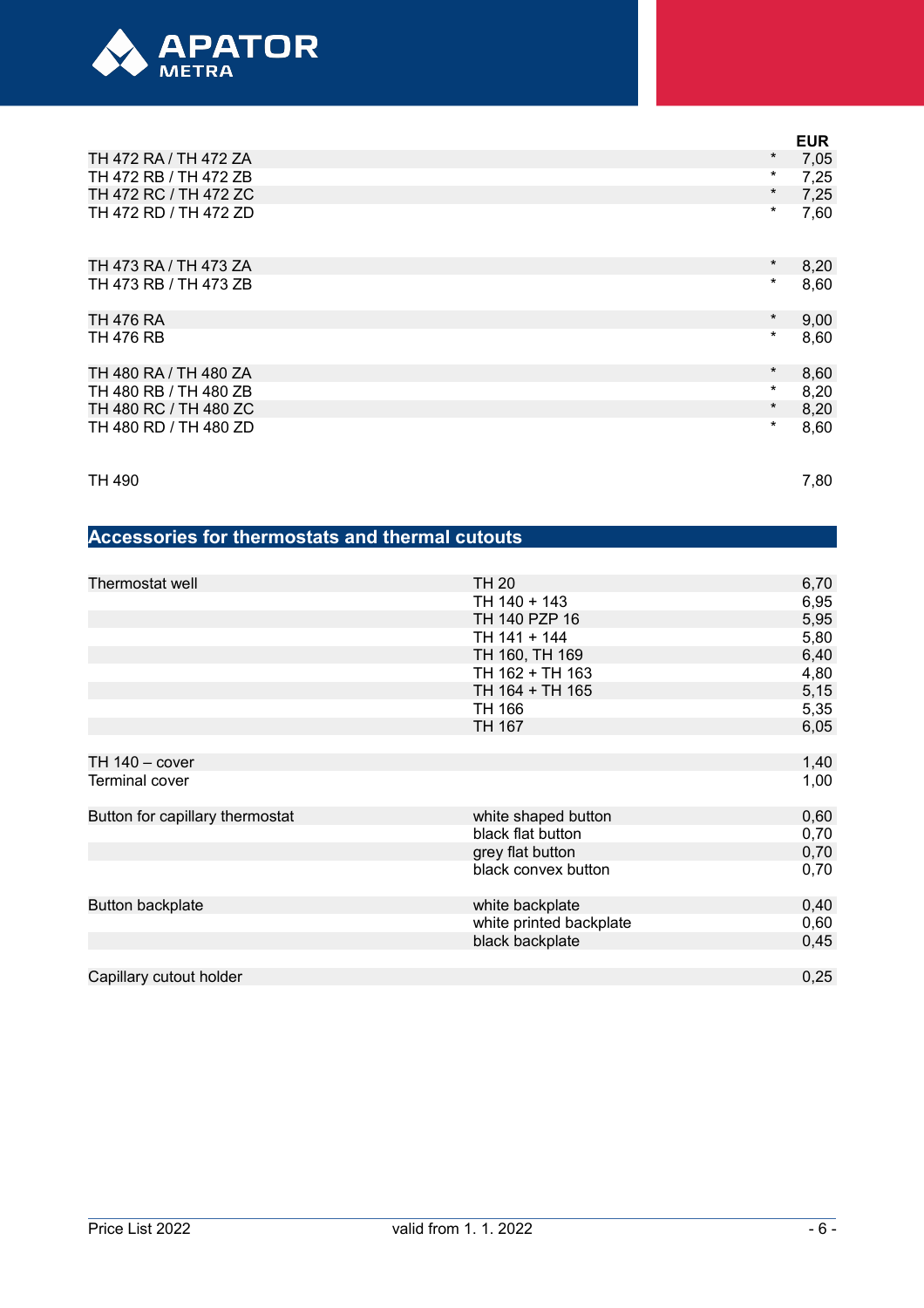

### **HEAT COST ALLOCATORS, WATER METERS**

(These products are distributed via authorized technical-business partners and are not intended for individual sale. Please contact us for further informations.)

#### **Heat cost allocators**

#### **Electronic heat cost allocators**

| EIVVII VIIIV HVAL VVVL ANVVALVIV |                                       |                            |       |  |
|----------------------------------|---------------------------------------|----------------------------|-------|--|
| E-ITN 30                         | 2 temperature sensors                 | visual, IR, radio reading  | 31,40 |  |
| E-ITN 30                         | 2 temperature sensors, external sens. | visual, IR, radio reading  | 58,80 |  |
| E-ITN 40                         | 2 temperature sensors                 | visual, NFC, radio reading | 39,20 |  |
|                                  |                                       |                            |       |  |

### **Water meters and heat meters**

| modification for E-RM 30<br>Water meter JS02 DN 15 (Apator Powogaz)                      | <b>Contract Contract Contract</b><br>17.60 |
|------------------------------------------------------------------------------------------|--------------------------------------------|
| Water meter JS02 DN 20 (Apator Powogaz)<br>modification for E-RM 30                      | 21.60                                      |
| Radio module E-RM 30                                                                     | 32,00                                      |
| Water meter JS02 DN 15 / module E-RM 30 (10+1 yr.)<br>water meter including radio module | 54.90                                      |
| water meter including radio module<br>Water meter JS02 DN 20 / module E-RM 30 (10+1 yr.) | 58,80                                      |

Household water meters Apator Powogaz **price upon request** hadustrial water meters Apator Powogaz **price upon request**<br> **Price upon request** industrial water meters Apator Powogaz Industrial water meters Apator Powogaz **price upon request and the experimental experiment of the experiment of the experiment of the experiment of the experiment of the experiment of the experiment of the experiment of th** Combined water meters Apator Powogaz between the combined water meters Apator Powogaz price upon request<br>
Heat meters Apator Powogaz price upon request Heat meters Apator Powogaz

 **EUR**

#### **Accessories for heat cost allocators and water meters**

| Accessories for heat cost allocators and water meters                |                    |
|----------------------------------------------------------------------|--------------------|
| Reading unit IRU 10.00                                               | 78,40              |
| Reading unit RFU 35                                                  | 240,00             |
| Reading unit RFU 40                                                  | 320,00             |
| Panel antenna for RFU 35 or RFU 40 (8,7 dBi) including antenna cable | 117,50             |
| Antenna cable for panel antenna                                      | 31,40              |
| Antenna reduction for panel antenna                                  | 31,40              |
| Car antenna for RFU including antenna cable                          | 117,50             |
| Central reading system CRS 40                                        | price upon request |
| Wireless M-BUS reading systems (Apator Telemetria/Apator Powogaz)    | price upon request |
|                                                                      |                    |
| Mounting lever for E-ITN 30                                          | 47,00              |
| Labelled mechanical seal for E-ITN 10                                | 0,50               |
| Labelled mechanical seal for E-ITN 20/30                             | 0,50               |
| Seal for E-RM 30                                                     | 0,30               |

|                           | .  |
|---------------------------|----|
|                           |    |
|                           |    |
|                           |    |
|                           |    |
|                           |    |
|                           |    |
|                           |    |
|                           |    |
|                           |    |
|                           |    |
|                           |    |
| Extra nay for spacer $45$ | 20 |
|                           |    |

Sealing pliers for F-RM 30 117,500 117,500 117,500 117,500 117,500 117,500 117,500 117,500 117,500 117,500 117,500 117,500 117,500 117,500 117,500 117,500 117,500 117,500 117,500 117,500 117,500 117,500 117,500 117,500 117

| Extra pay for spacer 45               | $1.20^{\circ}$ |
|---------------------------------------|----------------|
| Extra pay for tubular radiator spacer | 15.70          |
| Clamp I                               | 0.70           |
| Clamp III                             | 0.75           |
| Clamp IV                              | 0,85           |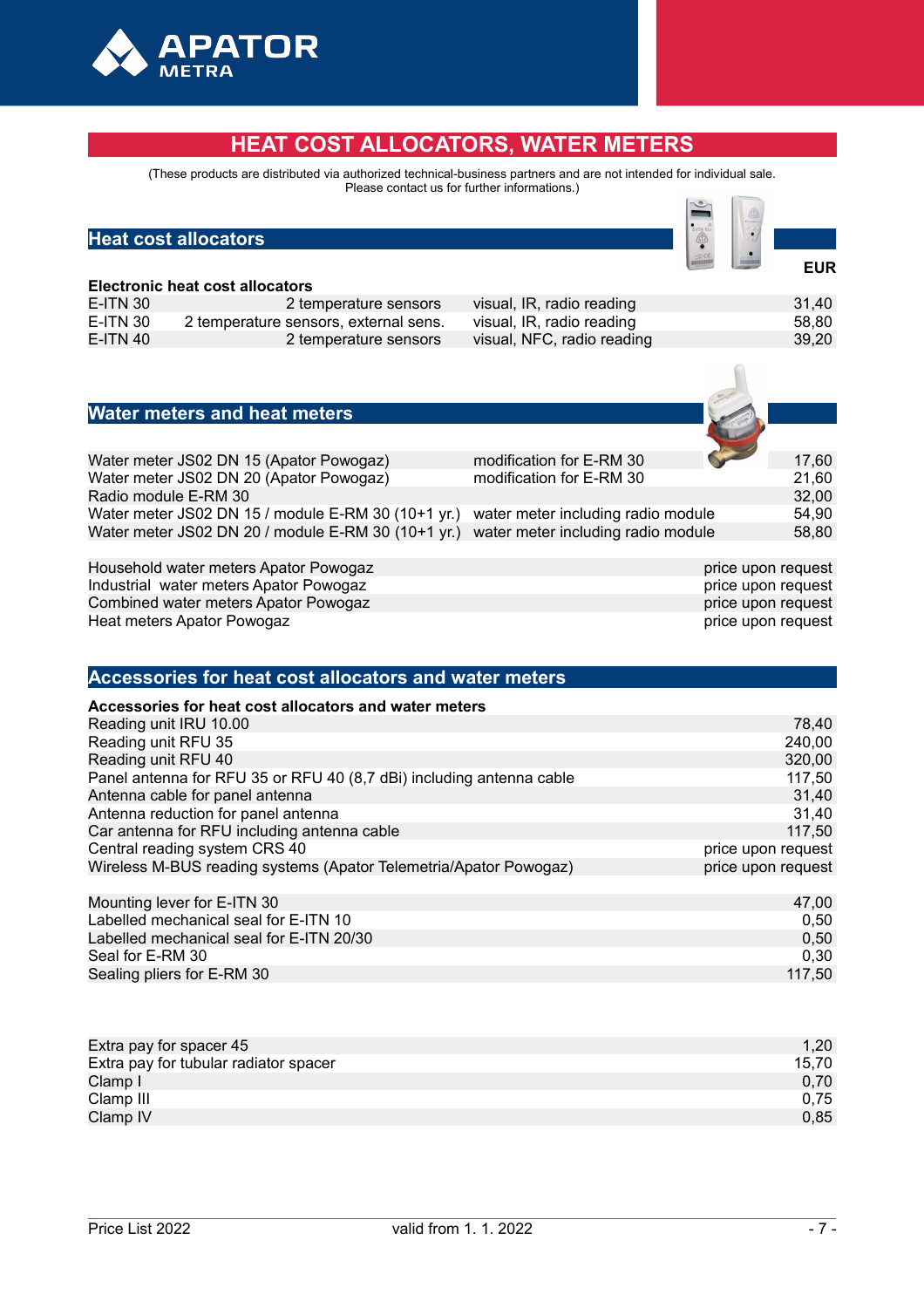

### **Other products**

# $\overline{\phantom{a}}$

**EUR**

| <b>Sliding cylindrical resistors - discount</b> |  |
|-------------------------------------------------|--|
|                                                 |  |

| OPK 200x30        | 0,16A | $3900 \Omega$  | 52,85  |
|-------------------|-------|----------------|--------|
| OPK 200x30        | 0,25A | 1 850 $\Omega$ | 52,85  |
| OPK 200x30        | 0,4A  | 580 $\Omega$   | 52,85  |
| OPK 200x30        | 0,63A | $200 \Omega$   | 52,85  |
| <b>OPK 200x30</b> | 1 A   | $100 \Omega$   | 62,45  |
| OPK 200x30        | 1,6A  | $42 \Omega$    | 62,45  |
| OPK 200x30        | 4 A   | $6,4 \Omega$   | 62,45  |
| OPK 200x30        | 6,3A  | $2,2 \Omega$   | 62,45  |
| <b>OPK 300x45</b> | 0,16A | $9800 \Omega$  | 68,95  |
| OPK 300x45        | 0,25A | 4 600 $\Omega$ | 68,95  |
| <b>OPK 300x45</b> | 0,4A  | 1 450 $\Omega$ | 68,95  |
| <b>OPK 300x45</b> | 0,63A | 500 $\Omega$   | 68,95  |
| <b>OPK 300x45</b> | 1 A   | 250 $\Omega$   | 73,25  |
| OPK 300x45        | 1,6A  | 105 $\Omega$   | 73,25  |
| <b>OPK 300x45</b> | 4 A   | 16 $\Omega$    | 82,85  |
| <b>OPK 300x45</b> | 6,3A  | $5,5 \Omega$   | 86,55  |
| <b>OPK 500x60</b> | 0,16A | 23 400 Ω       | 79,70  |
| OPK 500x60        | 0,25A | 10 000 Ω       | 79,70  |
| <b>OPK 500x60</b> | 0,4A  | $3500 \Omega$  | 79,70  |
| OPK 500x60        | 0,63A | 1 200 $\Omega$ | 79,70  |
| <b>OPK 500x60</b> | 1 A   | 570 $\Omega$   | 83,60  |
| OPK 500x60        | 1,6A  | 250 $\Omega$   | 88,50  |
| <b>OPK 500x60</b> | 4 A   | $39\Omega$     | 107,50 |
| OPK 500x60        | 6,3A  | $13 \Omega$    | 119,85 |

| Accessories for sliding cylindrical resistors    |       |
|--------------------------------------------------|-------|
| Dropper OPK 30 / Dropper OPK 45 / Dropper OPK 60 | 7.60  |
| Roller OP                                        | 12.15 |
| Clamp M4 OPK, OOPK                               | 2,75  |
| Clamp M5 OPK, OOPK                               | 3,15  |

# **SERVICES**

## **Calibration of bimetallic thermometers**

| Thermometers TR, TU, DTR, DTU, DKR |                    |                      |       |  |
|------------------------------------|--------------------|----------------------|-------|--|
| Calibration                        | $-30-50 °C$        | 7 calibration points | 20,65 |  |
|                                    | $0-120$ °C         | 9 calibration points | 20,65 |  |
|                                    | $0-160 °C$         | 7 calibration points | 20,65 |  |
|                                    | $0-200 °C$         | 9 calibration points | 23,45 |  |
|                                    | $0-350$ °C         | 6 calibration points | 23,45 |  |
|                                    | 0-450 $^{\circ}$ C | 8 calibration points | 25,85 |  |
|                                    |                    |                      |       |  |
| Calibration T 120 S / N            |                    | 7 calibration points | 20,65 |  |
| <b>Calibration DTN</b>             | $-30-50 °C$        | 9 calibration points | 20,65 |  |
|                                    | $-10-50 °C$        | 7 calibration points | 20,65 |  |
| Thermometers T 120 S / N, DTN      |                    |                      |       |  |